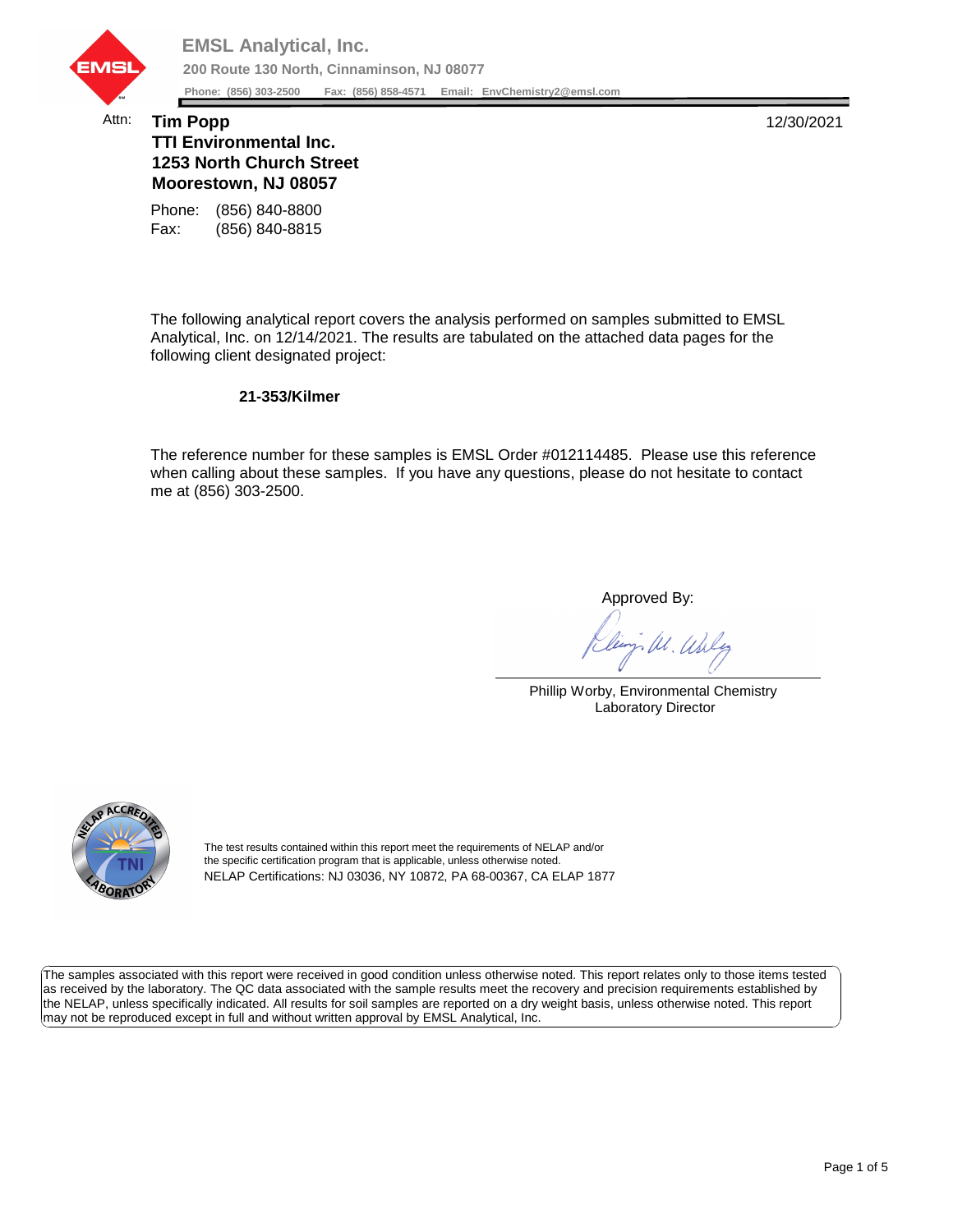| EMSI<br>Attn:<br><b>Tim Popp</b><br><b>TTI Environmental Inc.</b>                    | <b>EMSL Analytical, Inc.</b><br>200 Route 130 North, Cinnaminson, NJ 08077<br>Phone/Fax:<br>(856) 303-2500 / (856) 858-4571<br>http://www.EMSL.com | EnvChemistry2@emsl.com    | Phone:<br>Fax:  | (856) 840-8800<br>(856) 840-8815 | <b>EMSL Order:</b><br>CustomerID:<br>CustomerPO:<br>ProjectID: |                | 012114485<br>TTIE54<br>034036     |    |
|--------------------------------------------------------------------------------------|----------------------------------------------------------------------------------------------------------------------------------------------------|---------------------------|-----------------|----------------------------------|----------------------------------------------------------------|----------------|-----------------------------------|----|
| <b>1253 North Church Street</b><br>Moorestown, NJ 08057<br>21-353/Kilmer<br>Project: |                                                                                                                                                    |                           | Received:       | 12/14/21 9:55 AM                 |                                                                |                |                                   |    |
|                                                                                      |                                                                                                                                                    | <b>Analytical Results</b> |                 |                                  |                                                                |                |                                   |    |
| 1 / CH15-1-5-WF-02A / Hall Near Boiler<br><b>Client Sample Description</b>           |                                                                                                                                                    | Collected:                |                 | 12/14/2021                       | Lab ID:                                                        |                | 012114485-0001                    |    |
|                                                                                      | Room                                                                                                                                               |                           |                 |                                  |                                                                |                |                                   |    |
| <b>Method</b>                                                                        | <b>Parameter</b>                                                                                                                                   | <b>Result</b>             |                 | <b>RL Units</b>                  |                                                                | Date & Analyst | <b>Analysis</b><br>Date & Analyst |    |
| <b>METALS</b>                                                                        |                                                                                                                                                    |                           |                 |                                  |                                                                |                |                                   |    |
| 200.8                                                                                | Lead                                                                                                                                               | <b>ND</b>                 | $1.00 \mu g/L$  |                                  | 12/28/2021                                                     | <b>KB</b>      | 12/28/21 17:38                    | KB |
| <b>Client Sample Description</b>                                                     | 2 / CH15-1-5-WF-28A / All Purpose Room                                                                                                             |                           | Collected:      | 12/14/2021<br>5:43:00 AM         | Lab ID:                                                        |                | 012114485-0002                    |    |
| <b>Method</b>                                                                        | <b>Parameter</b>                                                                                                                                   | <b>Result</b>             |                 | <b>RL Units</b>                  |                                                                | Date & Analyst | <b>Analysis</b><br>Date & Analyst |    |
| <b>METALS</b>                                                                        |                                                                                                                                                    |                           |                 |                                  |                                                                |                |                                   |    |
| 200.8                                                                                | Lead                                                                                                                                               | <b>ND</b>                 | $1.00 \mu g/L$  |                                  | 12/28/2021                                                     | <b>KB</b>      | 12/28/21 17:42 KB                 |    |
| <b>Client Sample Description</b>                                                     | 3 / CH15-1-1-KS-01A / Kitchen                                                                                                                      |                           | Collected:      | 12/14/2021<br>5:45:00 AM         | Lab ID:                                                        |                | 012114485-0003                    |    |
| <b>Method</b>                                                                        | <b>Parameter</b>                                                                                                                                   | <b>Result</b>             | <b>RL Units</b> |                                  | Prep<br>Date & Analyst                                         |                | <b>Analysis</b><br>Date & Analyst |    |
| <b>METALS</b>                                                                        |                                                                                                                                                    |                           |                 |                                  |                                                                |                |                                   |    |
| 200.8                                                                                | Lead                                                                                                                                               | 1.24                      | $1.00 \mu g/L$  |                                  | 12/28/2021                                                     | KB             | 12/28/21 17:44 KB                 |    |
| <b>Client Sample Description</b>                                                     | 4 / CH15-1-1-KS-03A / Nurse                                                                                                                        |                           | Collected:      | 12/14/2021<br>5:46:00 AM         | Lab ID:                                                        |                | 012114485-0004                    |    |
| <b>Method</b>                                                                        | <b>Parameter</b>                                                                                                                                   | <b>Result</b>             |                 | <b>RL Units</b>                  |                                                                | Date & Analyst | <b>Analysis</b><br>Date & Analyst |    |
| <b>METALS</b>                                                                        |                                                                                                                                                    |                           |                 |                                  |                                                                |                |                                   |    |
| 200.8                                                                                | Lead                                                                                                                                               | 1.60                      | $1.00 \mu g/L$  |                                  | 12/28/2021                                                     | <b>KB</b>      | 12/28/21 17:45 KB                 |    |
| <b>Client Sample Description</b>                                                     | 5 / CH15-1-5-WF-27A / Hall Near Room 123                                                                                                           |                           | Collected:      | 12/14/2021<br>5:50:00 AM         | Lab ID:                                                        |                | 012114485-0005                    |    |
| <b>Method</b>                                                                        | <b>Parameter</b>                                                                                                                                   | <b>Result</b>             | <b>RL Units</b> |                                  | Prep<br>Date & Analyst                                         |                | <b>Analysis</b><br>Date & Analyst |    |
| <b>METALS</b>                                                                        |                                                                                                                                                    |                           |                 |                                  |                                                                |                |                                   |    |
| 200.8                                                                                | Lead                                                                                                                                               | <b>ND</b>                 | $1.00 \mu g/L$  |                                  | 12/28/2021                                                     | KB             | 12/28/21 17:47 KB                 |    |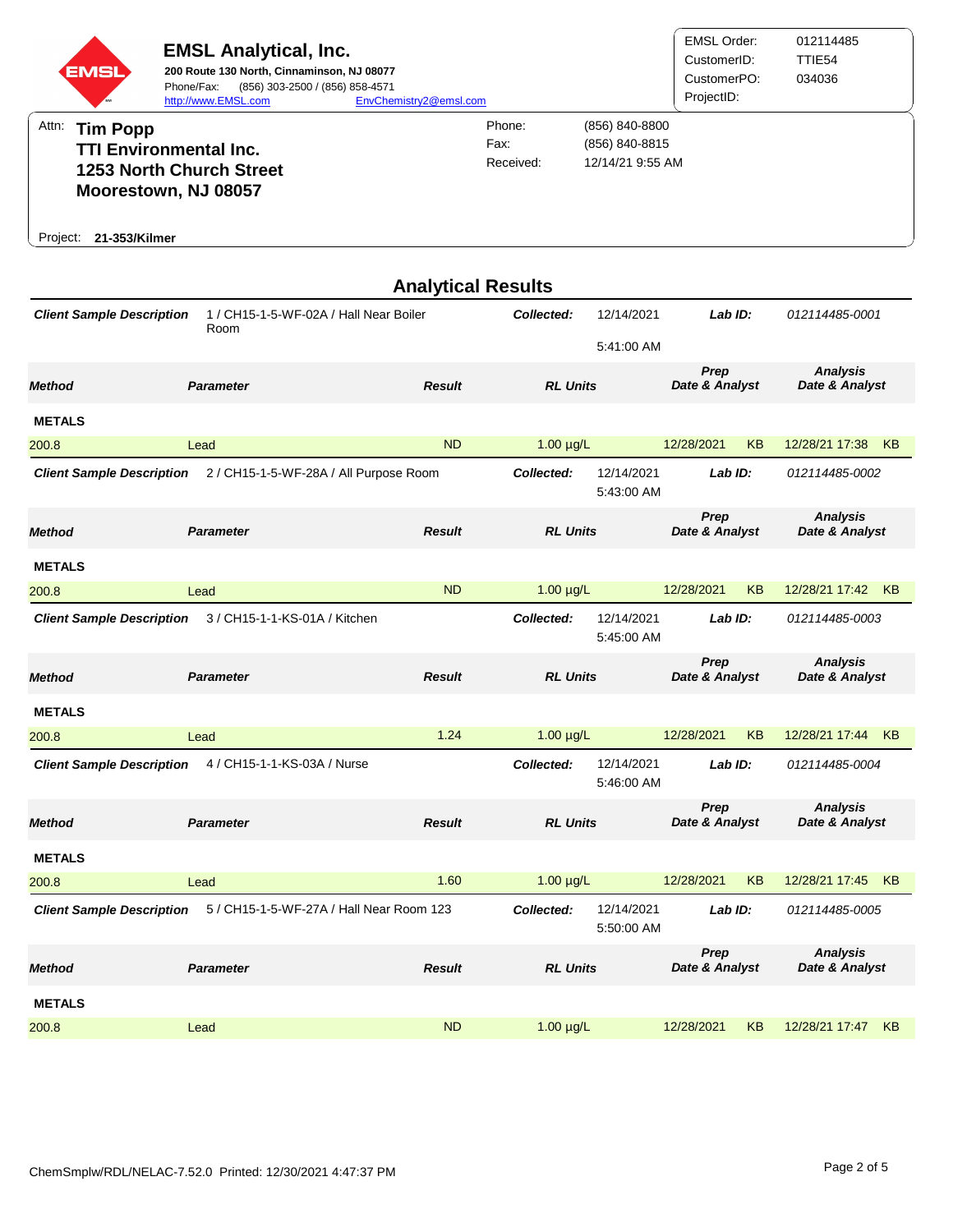

|                                  |                                      | <b>Analytical Results</b> |                                        |                          |                         |                                                     |
|----------------------------------|--------------------------------------|---------------------------|----------------------------------------|--------------------------|-------------------------|-----------------------------------------------------|
| <b>Client Sample Description</b> | 6 / CH15-1-1-B-04A / Room 104        |                           | Collected:<br>12/14/2021<br>5:56:00 AM |                          | Lab ID:                 | 012114485-0006                                      |
| <b>Method</b>                    | <b>Parameter</b>                     | <b>Result</b>             | <b>RL Units</b>                        |                          | Prep<br>Date & Analyst  | <b>Analysis</b><br>Date & Analyst                   |
| <b>METALS</b>                    |                                      |                           |                                        |                          |                         |                                                     |
| 200.8                            | Lead                                 | 5.53                      | $1.00 \mu g/L$                         |                          | 12/28/2021<br><b>KB</b> | 12/28/21 17:51<br><b>KB</b>                         |
| <b>Client Sample Description</b> | 7 / CH15-1-1-KS-11A / Faculty Lounge |                           | Collected:                             | 12/14/2021<br>5:57:00 AM | Lab ID:                 | 012114485-0007                                      |
| <b>Method</b>                    | <b>Parameter</b>                     | <b>Result</b>             |                                        | <b>RL Units</b>          |                         | <b>Analysis</b><br>Date & Analyst<br>Date & Analyst |
| <b>METALS</b>                    |                                      |                           |                                        |                          |                         |                                                     |
| 200.8                            | Lead                                 | 3.38                      | $1.00 \mu g/L$                         |                          | 12/28/2021<br><b>KB</b> | 12/28/21 17:53<br><b>KB</b>                         |
| <b>Client Sample Description</b> | 8 / CH15-1-1-B-05A / Room 102        |                           | Collected:                             | 12/14/2021<br>5:55:00 AM | Lab ID:                 | 012114485-0008                                      |
| <b>Method</b>                    | <b>Parameter</b>                     | <b>Result</b>             | <b>RL Units</b>                        |                          | Prep<br>Date & Analyst  | <b>Analysis</b><br>Date & Analyst                   |
| <b>METALS</b>                    |                                      |                           |                                        |                          |                         |                                                     |
| 200.8                            | Lead                                 | 2.09                      | $1.00 \mu g/L$                         |                          | <b>KB</b><br>12/28/2021 | 12/28/21 17:54<br><b>KB</b>                         |
| <b>Client Sample Description</b> | 9 / CH15-1-1-B-08A / Room 103        |                           | Collected:                             | 12/14/2021<br>5:57:00 AM | Lab ID:                 | 012114485-0009                                      |
| <b>Method</b>                    | <b>Parameter</b>                     | <b>Result</b>             | <b>RL Units</b>                        |                          | Prep<br>Date & Analyst  | <b>Analysis</b><br>Date & Analyst                   |
| <b>METALS</b>                    |                                      |                           |                                        |                          |                         |                                                     |
| 200.8                            | Lead                                 | 1.41                      | $1.00 \mu g/L$                         |                          | 12/28/2021<br><b>KB</b> | 12/28/21 17:56<br>KB                                |
| <b>Client Sample Description</b> | 10 / CH15-1-1-B-06A / Room 100       |                           | Collected:                             | 12/14/2021<br>5:53:00 AM | Lab ID:                 | 012114485-0010                                      |
| <b>Method</b>                    | <b>Parameter</b>                     | <b>Result</b>             | <b>RL Units</b>                        |                          | Prep<br>Date & Analyst  | <b>Analysis</b><br>Date & Analyst                   |
| <b>METALS</b>                    |                                      |                           |                                        |                          |                         |                                                     |
| 200.8                            | Lead                                 | 1.25                      | $1.00 \mu g/L$                         |                          | 12/28/2021<br><b>KB</b> | 12/28/21 17:57<br>KB                                |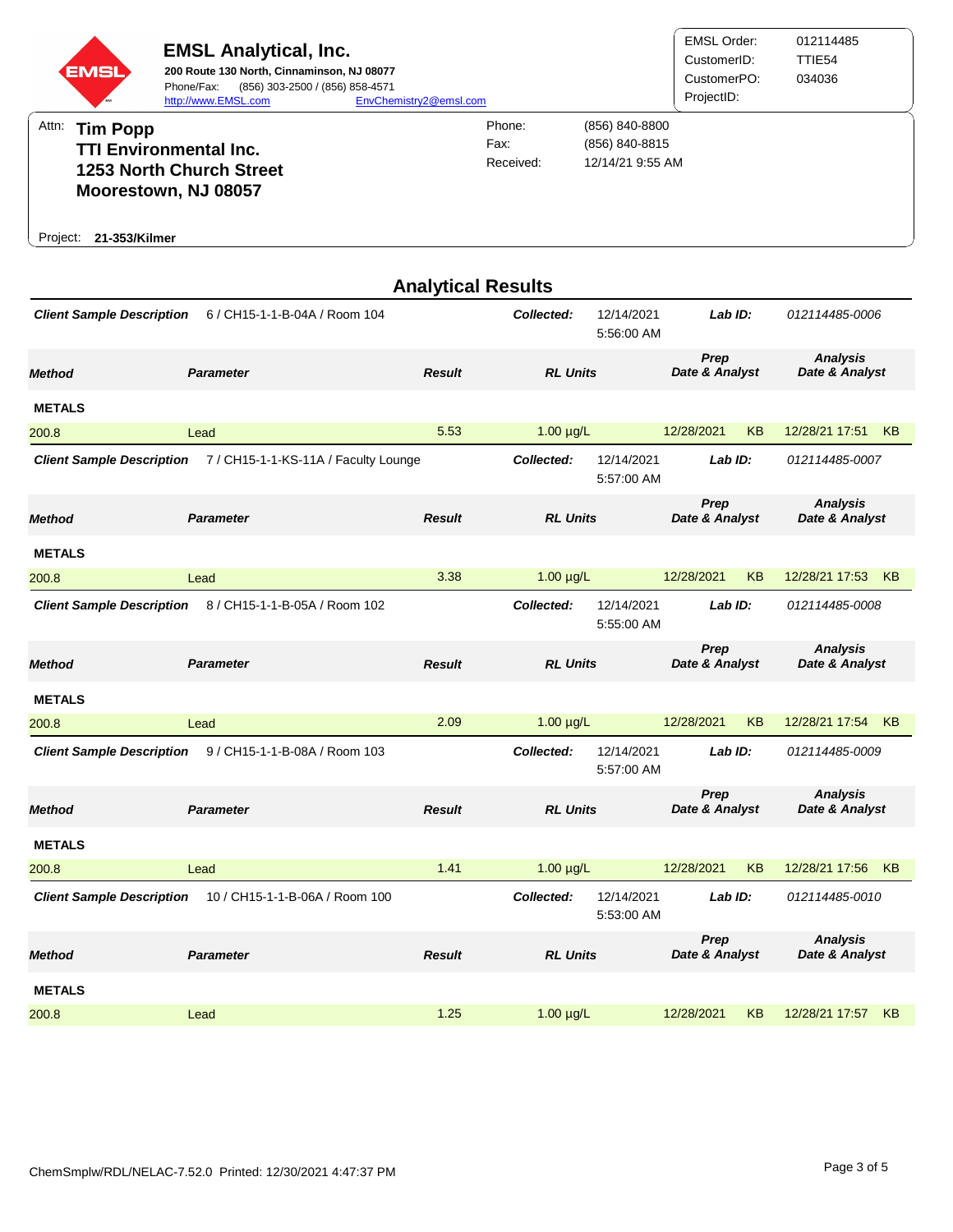

| <b>Client Sample Description</b><br>11 / CH15-1-1-B-07A / Room 101    |               | Collected:                              | 12/14/2021<br>5:54:00 AM  | Lab ID:                                                              |                              | 012114485-0011                                                                                                   |                                                                                        |
|-----------------------------------------------------------------------|---------------|-----------------------------------------|---------------------------|----------------------------------------------------------------------|------------------------------|------------------------------------------------------------------------------------------------------------------|----------------------------------------------------------------------------------------|
| <b>Parameter</b>                                                      | <b>Result</b> |                                         | <b>RL Units</b>           |                                                                      |                              | <b>Analysis</b><br>Date & Analyst                                                                                |                                                                                        |
|                                                                       |               |                                         |                           |                                                                      |                              |                                                                                                                  |                                                                                        |
| Lead                                                                  | 3.79          |                                         |                           | 12/28/2021                                                           | <b>KB</b>                    |                                                                                                                  | KB                                                                                     |
| <b>Client Sample Description</b><br>Room 109                          |               | Collected:                              | 12/14/2021                |                                                                      |                              |                                                                                                                  |                                                                                        |
|                                                                       |               |                                         | 5:59:00 AM                |                                                                      |                              |                                                                                                                  |                                                                                        |
| <b>Parameter</b>                                                      | <b>Result</b> |                                         | <b>RL Units</b>           |                                                                      |                              | <b>Analysis</b><br>Date & Analyst                                                                                |                                                                                        |
|                                                                       |               |                                         |                           |                                                                      |                              |                                                                                                                  |                                                                                        |
| Lead                                                                  | <b>ND</b>     |                                         |                           | 12/28/2021                                                           | <b>KB</b>                    | 12/28/21 18:03                                                                                                   | KB                                                                                     |
| 13 / CH15-1-5-WFRA / New Addition<br><b>Client Sample Description</b> |               | Collected:                              | 12/14/2021<br>6:01:00 AM  |                                                                      |                              |                                                                                                                  |                                                                                        |
| <b>Parameter</b>                                                      | <b>Result</b> | <b>RL Units</b>                         |                           | Prep<br>Date & Analyst                                               |                              | <b>Analysis</b><br>Date & Analyst                                                                                |                                                                                        |
|                                                                       |               |                                         |                           |                                                                      |                              |                                                                                                                  |                                                                                        |
| Lead                                                                  | <b>ND</b>     |                                         |                           | 12/28/2021                                                           | <b>KB</b>                    | 12/28/21 18:04                                                                                                   | KB                                                                                     |
| <b>Client Sample Description</b><br>14 / CH15-1-WFLA / New Addition   |               | Collected:                              | 12/14/2021<br>6:03:00 AM  |                                                                      |                              |                                                                                                                  |                                                                                        |
| <b>Parameter</b>                                                      | <b>Result</b> |                                         | <b>RL Units</b>           |                                                                      |                              | <b>Analysis</b><br>Date & Analyst                                                                                |                                                                                        |
|                                                                       |               |                                         |                           |                                                                      |                              |                                                                                                                  |                                                                                        |
| Lead                                                                  | <b>ND</b>     |                                         |                           | 12/28/2021                                                           | <b>KB</b>                    | 12/28/21 18:09                                                                                                   | KB                                                                                     |
| <b>Client Sample Description</b><br>15 / Blank                        |               | Collected:                              | 12/14/2021<br>5:40:00 AM  |                                                                      |                              |                                                                                                                  |                                                                                        |
| <b>Parameter</b>                                                      | <b>Result</b> |                                         | <b>RL Units</b>           |                                                                      |                              | <b>Analysis</b><br>Date & Analyst                                                                                |                                                                                        |
|                                                                       |               |                                         |                           |                                                                      |                              |                                                                                                                  |                                                                                        |
| Lead                                                                  | <b>ND</b>     | $1.00 \mu g/L$                          |                           | 12/28/2021                                                           | <b>KB</b>                    | 12/28/21 18:10                                                                                                   | <b>KB</b>                                                                              |
|                                                                       |               | 12 / CH15-1-5-WF-14A / Hall Across From | <b>Analytical Results</b> | $1.00 \mu g/L$<br>$1.00 \mu g/L$<br>$1.00 \mu g/L$<br>$1.00 \mu g/L$ | Prep<br>Prep<br>Prep<br>Prep | Date & Analyst<br>Lab ID:<br>Date & Analyst<br>Lab ID:<br>Lab ID:<br>Date & Analyst<br>Lab ID:<br>Date & Analyst | 12/28/21 17:59<br>012114485-0012<br>012114485-0013<br>012114485-0014<br>012114485-0015 |